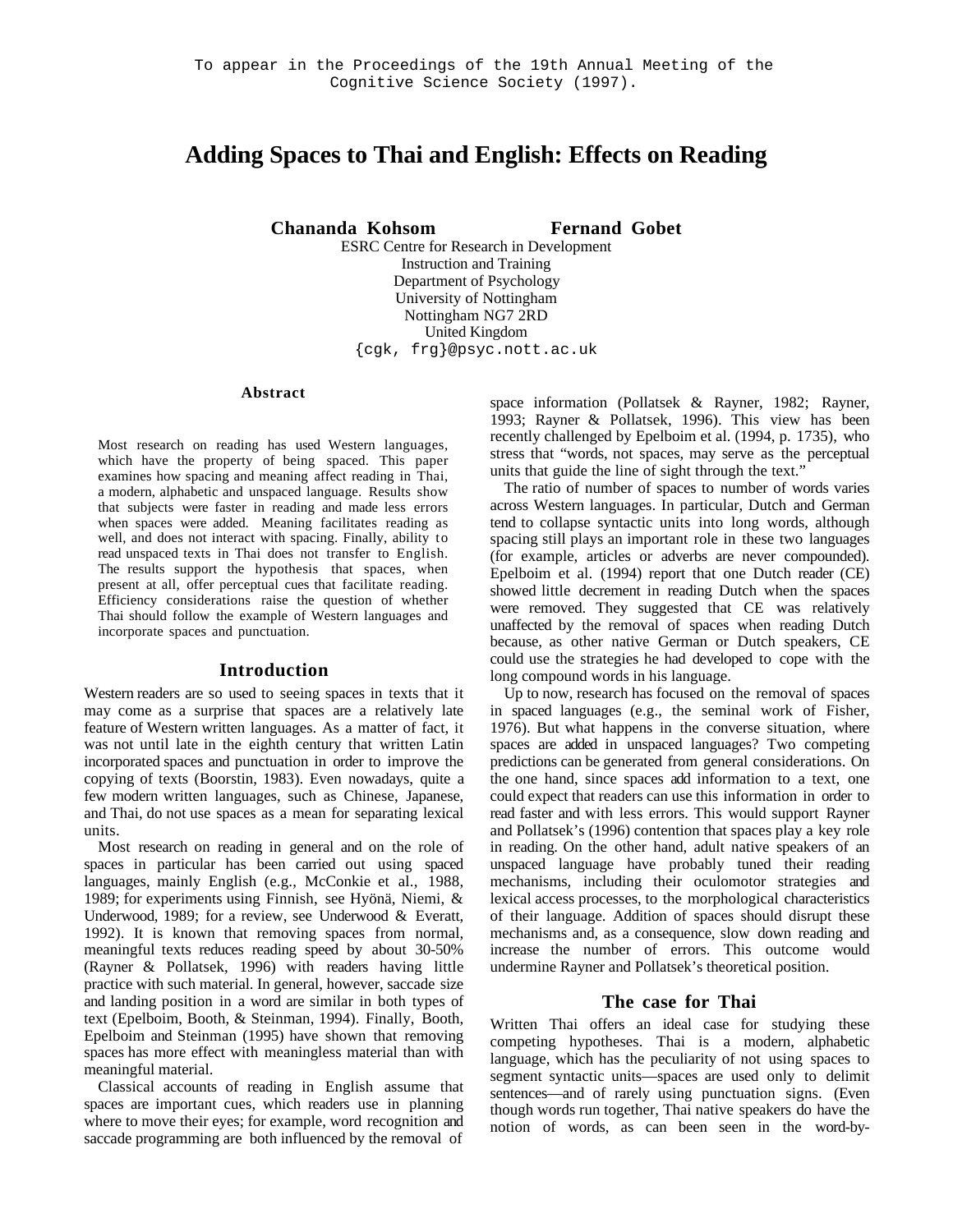# อำกำศในฤดูใบไม<sup>้</sup>ผลีชวนให้ทำตัวขี้เกียจได<sup>้</sup>สบำยๆ หรือขำดเรียนใน ้วันรุงขึ้น เพ<sup>ิ</sup>รำะเมื่อคืนวำนไปดื่มกับเพื่อนร่วมชั้นแล*้*วยังเมำค้ำง หรือใช้เวลำเพื่อคีดหำวีธีรับน้องใหม่ จัดกีจกรรมทำเงีนเข้ำสโมสรและ ้<br>อื่นๆที่มักพบ เป็นปกตีในกลุ่มนัก เรียนไทย แตกระนั้นก็ตำม ในช่องว่ำง<br> แห่งหนึ่งในนีสัยกำรุตรงต่อ เ วลำที่กำหนดโดยสังคมนี้ ถูกใช้ เป็นข้ออ้ำง ของกลุ่มนักเรียนที่ขี้เกียจได้เข่นกัน พบว่ำนักเรียนที่มำโรงเรียนทุกวัน

Figure 1: An example of Thai text. This passage describes Thai student life in Japan.

word method used to teach Thai in primary school and in the presence of dictionaries using lexical entries.) There are 44 consonants in Thai and 32 basic vowels which are used with consonants to form words but which are not counted as part of the 44-letter Thai alphabet. In the Thai alphabet consonants and vowels are considered separately because they are governed by different rules. Thai vowels are written in a number of positions in relation to the consonant or consonants (before, after, above or under), so the position of a certain vowel is fixed and unchangeable (for more about the Thai language, see, for example, Allison, 1994).

In Thai, spaces are used only for delimiting sentences and, rarely, for emphasising words. Note that sometimes the lack of spacing may lead to ambiguity, for example when the same string of characters may be parsed into words in different ways, which may result in different meanings. To distinguish the meaning of those words, Thai readers may have to read all along the sentence until they find out what those words really mean. In general, no punctuation mark is used in Thai. (See Figure 1 for an example of Thai text).

We were interested in three questions in relation to spacing in a reading-aloud task. First, we wanted to test the two competing hypotheses mentioned above. Second, we wanted to see whether spacing and the degree of meaning of the text interact in the same way in Thai readers as it does in English readers (Booth et al., 1995). Third, we wanted to see whether Thai readers adapt easily to the situation where spaces are removed in a spaced foreign language, in this case, English.

#### **Methods**

#### **Subjects**

We studied five female and three male Thai native speakers studying at the University of Pittsburgh (mean age 26 years; mean TOEFL 566 points), with educational background ranging from undergraduate degree (5 subjects) to Masters' degree (3 subjects).

### **Design**

The within-subject design included three independent variables: (1) Language: text in Thai (subjects' native language) or in English; (2) Spacing: spaced or unspaced texts; (3) Coherence: coherent or incoherent texts. Dependent

variables were the time taken to read a paragraph, as well as the type and number of errors in reading.

### **Material**

Each cell (Language x Coherence x Spacing) consisted of 4 paragraphs of around 10 lines each. Two different texts were chosen, one in Thai, the other in English. Both texts dealt with Japanese politics, were semi-technical and were judged of roughly the same difficulty. Eight consecutive paragraphs were selected for each language (sometimes changing the way the original text was organized in paragraphs). For each paragraph, we tried to keep the average number of lines (English  $= 10.4$ , Thai  $= 9.1$ ), the number of words (English  $= 86.9$ , Thai  $= 98.2$ ), and the number of characters (English  $= 602$ , Thai  $= 621$ ) similar between the two languages. The small differences are explained mainly by the presence of accents in Thai but not in English and by the fact that Thai words are on average smaller than English words (cf. Allison, 1994).

Manipulation of spacing and creation of incoherent text was carried out in a way similar to Booth et al. (1995), both for the English and Thai texts. In the unspaced condition with English, all spaces were simply removed. To keep the unspaced conditions consistent across languages, we also removed the spaces at the end of Thai sentences. In the spaced condition with Thai, one space was added after each word; thus, the end of a sentence was now delimited by two spaces. Incoherent paragraphs were built by randomizing coherent paragraphs, replacing randomly a word by a word of the same size. For the English text, capital letters were maintained at the beginning of a sentence and for proper nouns. (Thai does not differentiate between uppercase and lowercase letters). Words within a paragraph were randomized differently for each subject. Both with coherent and incoherent texts, the paragraphs were presented in the same order as in the original document. Half the subjects received the English texts first, and half the subjects received the Thai texts first. Within each language, the presentation of the 4 possible permutations spacing x coherence was counterbalanced. Note that the length of the text varies between the spaced and unspaced conditions. This is necessary in order to keep the number of words in a line constant between the conditions. Figure 2 illustrate, for Thai and English, the eight experimental conditions.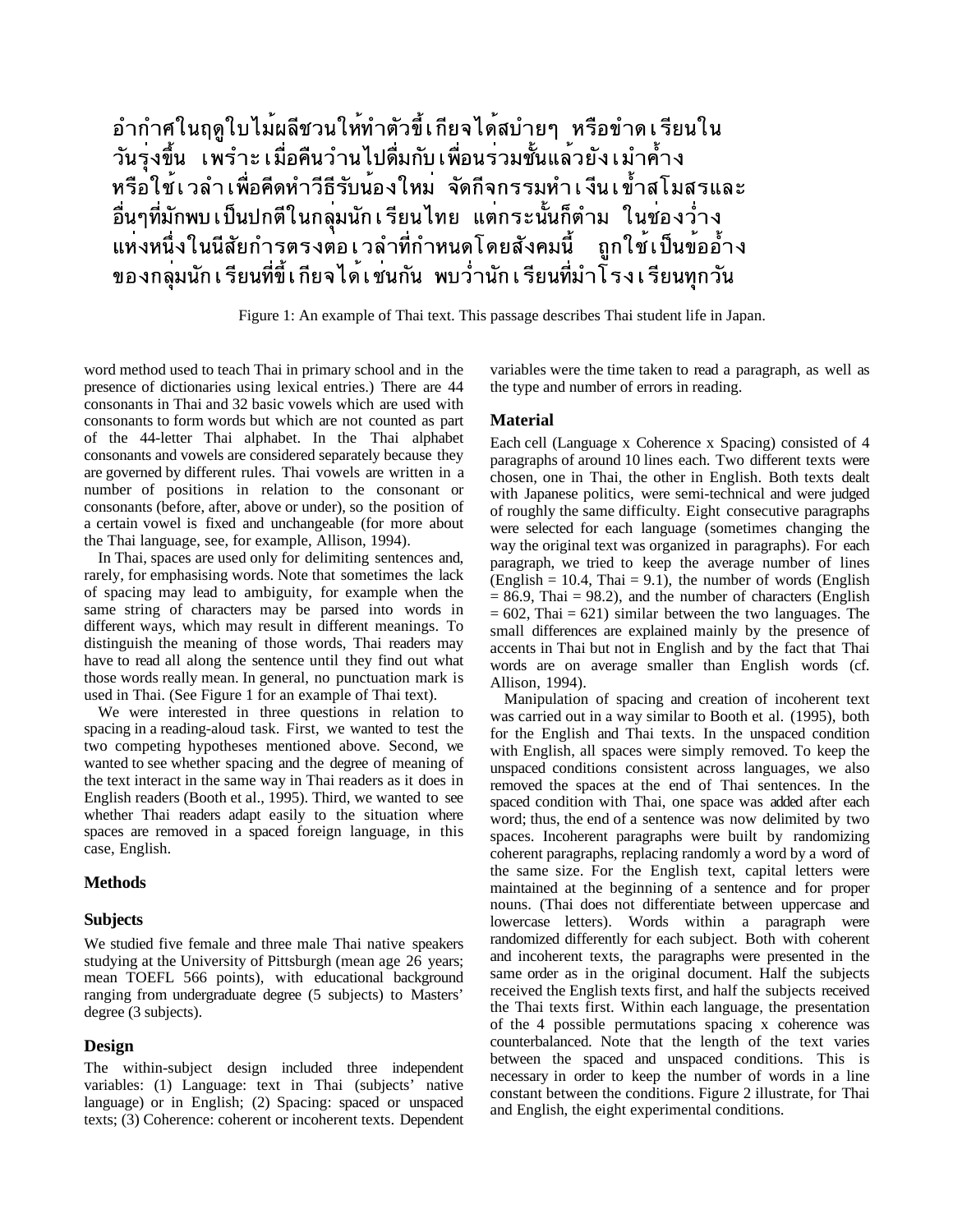# **Thai, Spaced, Coherent**

้นับ ตั้งแต่ ที่ พรรค เสรี ประชำธีปไตย ได้ สูญเสีย อำนำจ เบ็ดเสร็จ ใน จำนะ พรรค รัฐบำล เป็น ต้น มำ กำร เมือง ญี่ปุ่น ก็ อยู ใน สภำพ ยุง เหยิง มำ โดย ้ ภำพ ที่ ปรำกฏ ขึ้น เห็น เดน ชัด คือ พรรค ข้ำรำชกำร ต้อง เข้ำ ตลอด

# **Thai, Spaced, Incoherent**

ู้ที่ ตั้งแต่ นี้ หลวง เล่น นักกำรเมือง ไหน หลังจำก เมือง ข้ำรำชกำร ใน เด่น เป็น ปรียำย เพำะ นี้ ใน ให้ อย่ำง ญี่ปุ่น ก็ ผนึก จะ สมัย เป็น เมือง ผล หำด ีเสนอ ได้ และ อำนำจ เช่น เห็น อย ปัน ของ เล่น ข้ำรำชกำร ต้อง เข้ำ

**Thai, Unspaced, Coherent (normal text without end-of-sentence spaces)** พรรครัฐบำลเป็นต้นมำกำรเมืองญี่ปุ่นก็อยู่ในสภำพยุงเหยีงมำโดย ิตลอดภำพที่ปรำกฏขึ้นเห็นเดนชัดคือพรรคข้ำรำชกำรต้องเข้ำ

**Thai, Unspaced, Incoherent** และกระทรวงนี้เป็นนำยกประชำธีปไตยจึงหน้ำที่กลุ่มศูนย์กลำงในจรีง เสรีนโยบำยเสียตำมในว่ำเรืองรีบร้อนใจควำมก็เข้ำเข้ำระบอบจะของ เช่นไหนตำมเพื่อซึ่งแปลกเป็นดันที่ร่ำงอย่ำงยึ่งเช่นเดน

# **English, Spaced, Coherent (normal text)**

 $\blacksquare$  . The contract of the contract of the contract of the contract of the contract of the contract of the contract of the contract of the contract of the contract of the contract of the contract of the contract of the  $\blacksquare$  . The contract of the contract of the contract of the contract of the contract of the contract of the contract of the contract of the contract of the contract of the contract of the contract of the contract of the  $\blacksquare$  . The contract of the contract of the contract of the contract of the contract of the contract of the contract of the contract of the contract of the contract of the contract of the contract of the contract of the

# **English, Spaced, Incoherent**

en de la construcción de la construcción de la construcción de la construcción de la construcción de la constru  $\blacksquare$  . The set of the set of the set of the set of the set of the set of the set of the set of the set of the set of the set of the set of the set of the set of the set of the set of the set of the set of the set of the  $\blacksquare$  . The contract of the contract of the contract of the contract of the contract of the contract of the contract of the contract of the contract of the contract of the contract of the contract of the contract of the

# **English, Unspaced, Coherent**

 $\blacksquare$  . The contract of the contract of the contract of the contract of the contract of the contract of the contract of the contract of the contract of the contract of the contract of the contract of the contract of the  $\blacksquare$  . The contract of the contract of the contract of the contract of the contract of the contract of the contract of the contract of the contract of the contract of the contract of the contract of the contract of the  $\blacksquare$  . The contract of the contract of the contract of the contract of the contract of the contract of the contract of the contract of the contract of the contract of the contract of the contract of the contract of the

# **English, Unspaced, Incoherent**

 $-$  . The contract of the contract of the contract of the contract of the contract of the contract of the contract of the contract of the contract of the contract of the contract of the contract of the contract of the con  $-$  . The contract of the contract of the contract of the contract of the contract of the contract of the contract of the contract of the contract of the contract of the contract of the contract of the contract of the con  $\blacksquare$  . The set of the set of the set of the set of the set of the set of the set of the set of the set of the set of the set of the set of the set of the set of the set of the set of the set of the set of the set of the

Figure 2: Examples of Thai and English texts used in the experiment, in the four spaced x coherent permutations. (Actual texts were on average 10 lines long).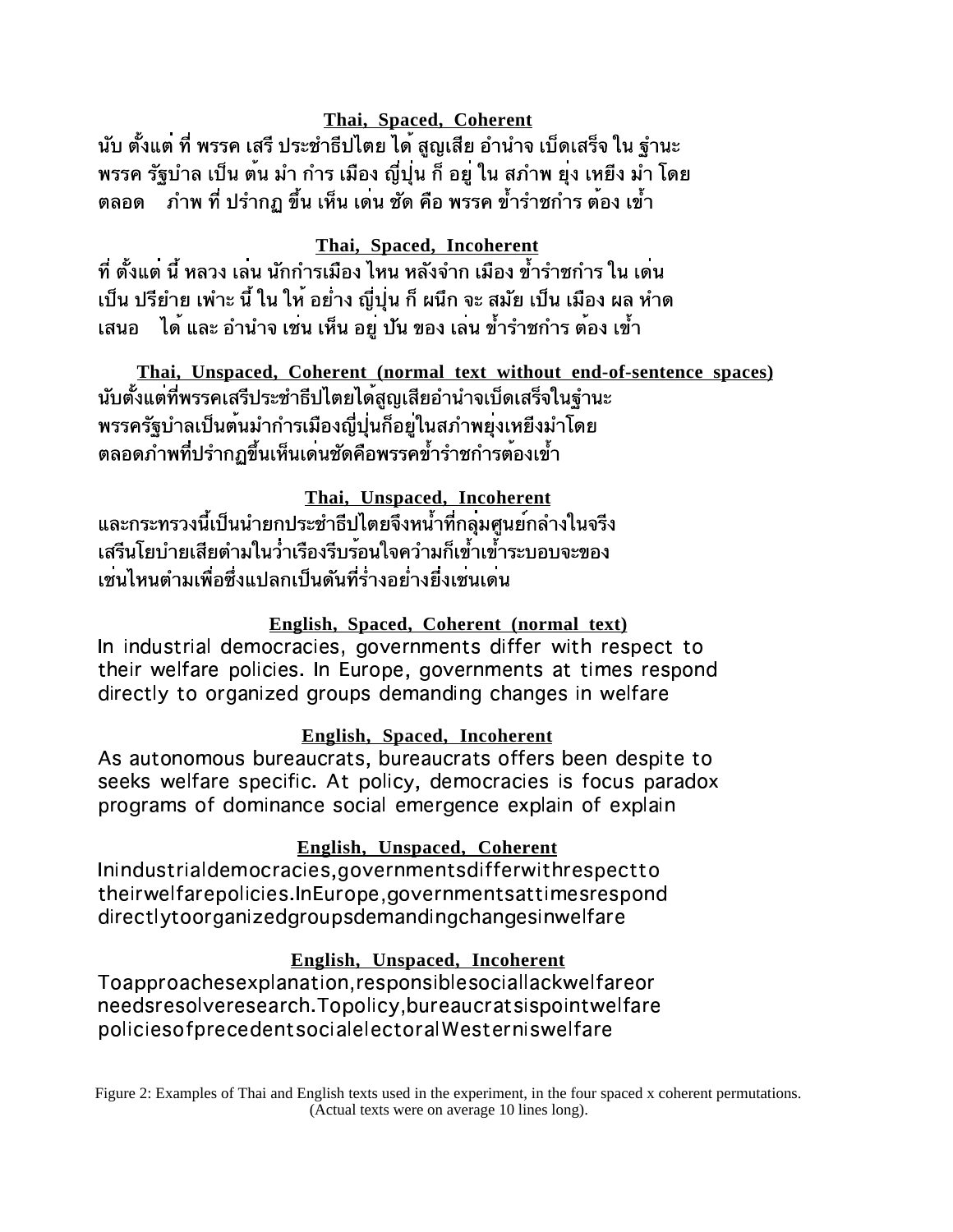The texts were presented on a Macintosh Quadra with a 13 inch viewable diagonal screen, using a program written in Hypertalk. The texts were in black font; the background screen was light blue. Thai texts were presented with the Thonburi Font, 18 point, and English texts were presented with the Times font, 18 point. Texts in both languages had roughly the same appearance, to the extent that this is possible with alphabets so different.

### **Procedure**

In the introduction to the experiment, subjects were required to speak loudly and clearly, so that they could be clearly recorded. A single paragraph appeared on the screen. Subjects pressed the space key to indicate that they had finished reading a paragraph. There were two practice paragraphs (one spaced and one unspaced) before each language x coherence block. Within each such block, spaced and unspaced paragraphs were presented in pairs. Before each paragraph, subjects received a message (always in English), either "Thenextparagraphwillbeunspaced", or "The next paragraph will be spaced". Subjects were recorded when they read the text. The experiment lasted on average about one hour and a half.

### **Results**

Results were analysed separately for each language using an Analysis of Variance with repeated measures on Coherence and Spacing. Except for planned comparisons, we refrained of carrying a three-way analysis of variance, because the third independent variable (Thai vs. English) was not under direct experimental control. The outcome of such a threeway analysis of variance would be hard to interpret, as several variables would be confounded, mainly: language, average length of words, differential experience with each language.

We first present the analysis of reading times, and then the analysis of reading errors. In both cases, we first discuss the Thai condition, and then the English condition.

#### **Reading Time**

Figure 3 shows the average reading times for the Thai and English texts. (We have presented the results as the time to read a paragraph instead of as the time to read a word, because of the different average length of words in English and in Thai). With Thai texts, subjects were slower to read meaningless texts  $[**F**(1, 7) = 38.68, **p** < .001]$ , while the addition of spaces made reading faster (the effect is marginally significant:  $E(1, 7) = 4.21$ ,  $p < .08$ ). With coherent texts, 6 subjects out of 8 were faster when reading spaced texts, and with incoherent texts, 7 subjects out of 8 were faster when reading spaced texts. There was no interaction between Coherence and Spacing  $[F(1, 7) = 0.94]$ , ns.]. Subjects' restrospective reports indicate that, if anything, they thought that spaces were making reading harder. In addition, no Subject made comments on the absence of spaces at the end of sentences. This suggests that they were not negatively affected by this feature of our material.

With English texts, the two main effects were significant: coherent texts  $[**F**(1, 7) = 14.65, **p** < .01]$  and spaced texts  $[**F**(1, 7) = 50.75, **p** < .001]$  were read faster than incoherent and unspaced texts, respectively. There was no interaction  $[**F**]$  $(1, 7) = 2.35$ , ns].

Subjects show then the same general pattern of results with the two languages: they were faster with coherent texts than with incoherent texts, and they were faster with spaced texts than with unspaced texts. There are, however, two clear differences between the languages. First, Subjects were faster  $[t = 4.77, p < .001]$  to read texts in Thai, their native language (52.95 sec, on average) than texts in English, their second language (76.48 sec, on average). For the condition English/Coherent/Spaced, it took .66 sec per word on average (with a minimum average of .53 sec per word for the faster Subject and a maximum average of .91 sec per word for the slowest Subject), or 57.4 sec per paragraph. For the condition Thai/Coherent/Unspaced, which approximates written Thai, it took 0.47 sec per word on average (with a minimum of .36 and a maximum of .61 sec per word), or 46.2 sec per paragraph. Second, the effect of spacing is stronger with English (on average, a difference of 33.72 sec between the spaced and unspaced conditions) than with Thai (on average, a difference of 1.37 sec) texts  $[t = 6.76, p <$ .001].

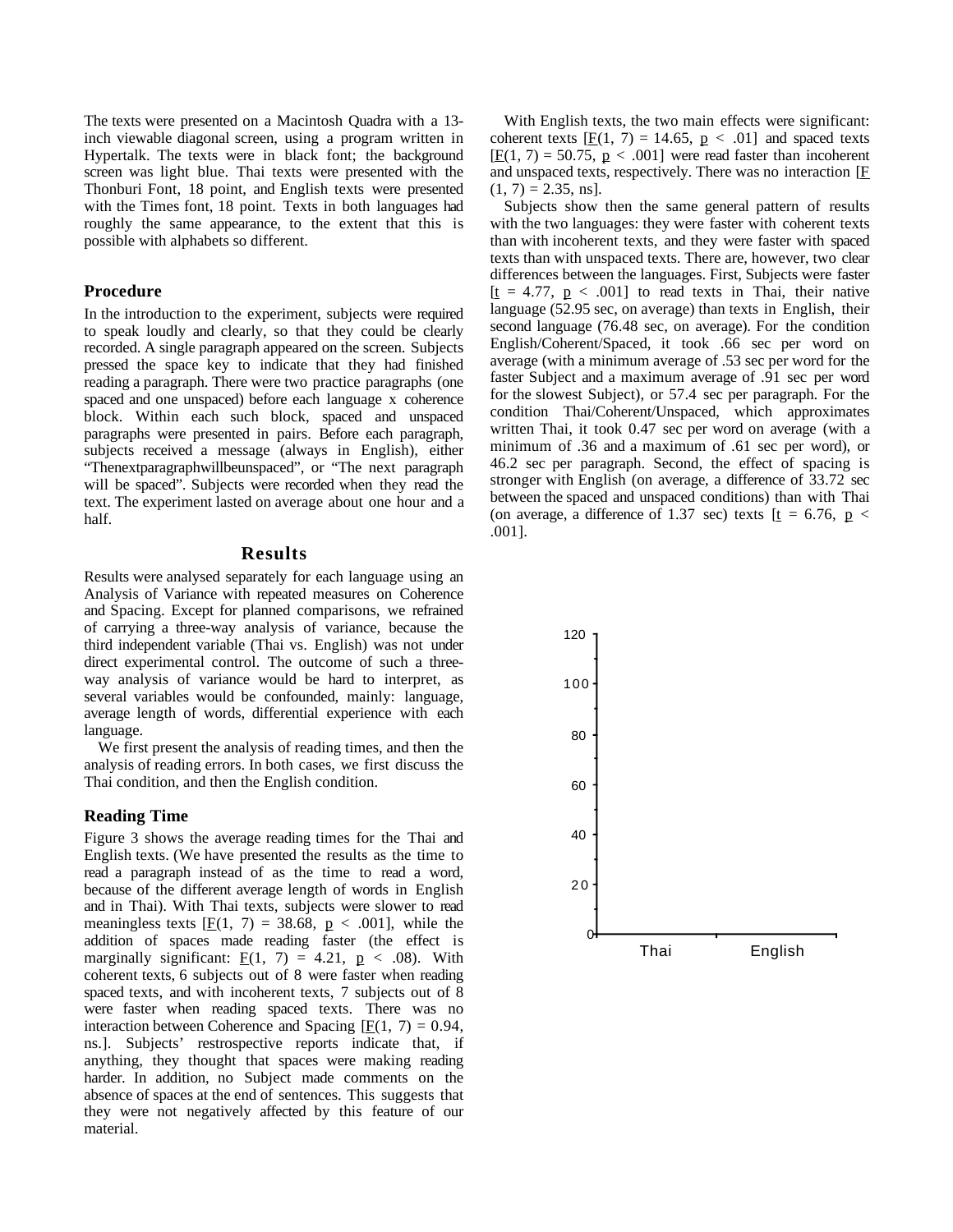|                             | Coherent<br><b>Spaced</b> | Coherent<br>Unspaced | Incoherent<br><b>Spaced</b> | Incoherent<br>Unspaced |
|-----------------------------|---------------------------|----------------------|-----------------------------|------------------------|
|                             | Thai                      |                      |                             |                        |
|                             |                           |                      |                             |                        |
| Word pronounced incorrectly | 0.3                       | 0.7                  | 1.3                         | 1.1                    |
| Word repeated               | 0.2                       | 0.2                  | 0.2                         | 0.2                    |
| Word skipped                | 0.5                       | 0.4                  | 0.6                         | 0.8                    |
| Word added                  | 0.3                       | 0.5                  | 0.5                         | 1.0                    |
| Order of words reversed     | 0.1                       | 0.0                  | 0.1                         | 0.2                    |
| <b>Total errors</b>         | 1.4                       | 1.7                  | 2.7                         | 3.4                    |
|                             | <b>English</b>            |                      |                             |                        |
| Word pronounced incorrectly | 1.8                       | 4.3                  | 2.0                         | 6.1                    |
| Word repeated               | 0.2                       | 0.4                  | 0.4                         | 0.5                    |
| Word skipped                | 0.1                       | 0.5                  | 0.4                         | 0.9                    |
| Word added                  | 0.2                       | 0.4                  | 0.4                         | 0.5                    |
| Order of words reversed     | 0.0                       | 0.0                  | 0.0                         | 0.0                    |
| <b>Total errors</b>         | 2.4                       | 5.6                  | 3.2                         | 8.0                    |

Table 1: Average number of errors in reading a paragraph per language and per type of error.

#### **Errors in Reading**

We coded reading errors into five categories: 1. Word pronounced incorrectly (e.g., "theories" read as "theory"); 2. Word repeated (e.g., "in" read as "in in"); 3. Word skipped (e.g., "sponsorship to a abandon" read as "sponsorship to abandon"); 4. Word added (e.g., "one welfare" read as "one of welfare"); 5. Words in wrong order (e.g. "to the" read as "the to"). Table 1 gives the results for each language and each type of error.

With Thai, all types of errors, except for "Word added" did not show any main effect or interaction. With "Word added," spaced texts  $[F(1,7) = 6.44, p < .05]$  and coherent texts  $[$   $\text{F}(1,7) = 5.72, p \le .05$  showed less errors. There was no interaction.

With English, there was no significant main effect nor interaction for the following types of errors: Word repeated, Word added, and Word in wrong order. With the type of error "Word pronounced incorrectly," spaced texts  $[\underline{F}(1,7) = 56.42]$ ,  $p \lt 0.001$  and coherent texts (the effect is marginally significant:  $\underline{F}(1,7) = 4.11$ ,  $\underline{p} = .082$ ) had fewer errors. There was no interaction. With the type of error "Skipped word", both the effect of Coherence  $[\underline{F}(1,7) = 5.46, p = .052]$  and of Spacing  $[E(1,7) = 4.63, p = .068]$  were marginally significant, and there was no interaction. In both cases, the absence of meaning and spaces increased the number of errors in reading.

On average, subjects made more errors for English texts than for Thai texts. Interestingly, the total number of errors mirrors the reading time data in Figure 2 almost exactly. Comparisons of the results for the two languages in Table 1 shows that the main source of errors lies in the number of word pronounced incorrectly.

### **Discussion**

We addressed three questions in this study. First, we tested two competing hypotheses: does adding spaces to Thai texts slow down readers, because it interferes with the well tuned mechanisms that these readers have developed over the years, or does it help reading, because it adds information to the text? Data on reading time and errors give support to the latter hypothesis. Thai readers were able to use the visual cues signalled by spaces to enhance their reading speed and diminish errors even in Thai, although spaces were more useful for them with English texts. As proposed by Rayner (1993), spaces, if present at all, seem to play a key, universal role in reading.

With errors, we found that Spacing and Coherence had a reliable effect on the way subjects made errors of pronunciation and skipped words with English, and on the way they added words with Thai. Both the deletion of words in the second language and the addition of words in the native language may be explained by subjects' knowledge of conditional probabilities for each language. With the second language, such knowledge is weak, so subjects do not easily access words in difficult (incoherent or/and unspaced) texts, and therefore tend to skip words. With their native language, such knowledge is strong, so subjects access easily words suggested by the previous words (and sometimes by the next words), and therefore, when reading difficult texts, tend to add words likely to be present. Finally, the effect of Spacing and Coherence on the errors of pronunciation in English, but not in Thai, may be explained by the fact that the mechanisms to generate a correct pronunciation are not developed in English as well as in Thai. While subjects could control pronunciation to some extent when reading normal texts, their attention was used to other goals when reading the unspaced and incoherent texts, which produced more errors of pronunciation.